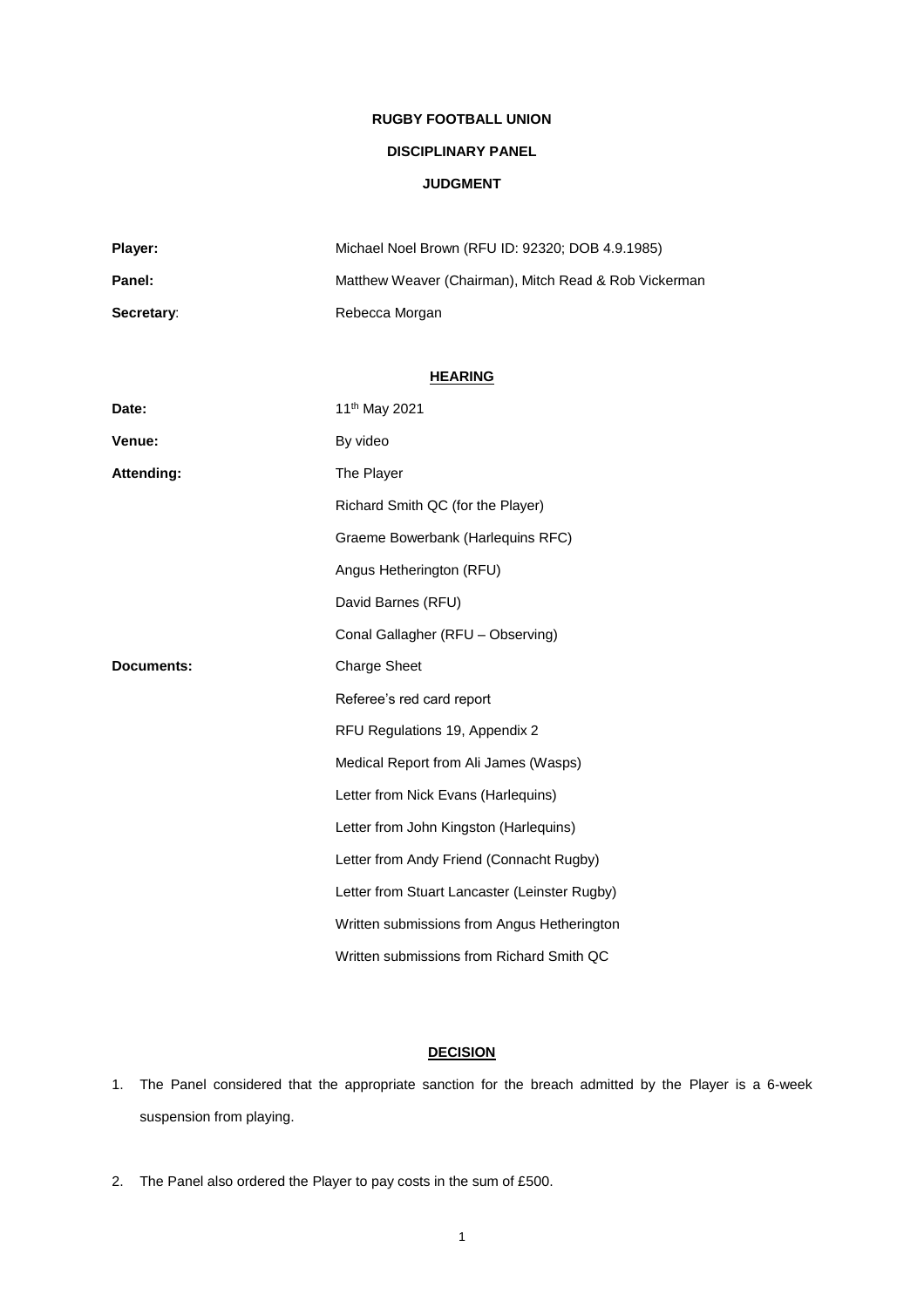### **PRELIMINARY MATTERS**

- 3. The members of the Panel identified themselves and the Chairman explained the procedure to be followed. There were no objections to the composition of the Panel from any of the parties.
- 4. At the beginning of the hearing, Richard Smith QC for the Player raised the Player's understandable concern that the nature of this hearing, being by video link, would hinder the Player in being able to adequately explain his actions and thought processes. The Chairman confirmed that the Panel would, given their experience of conducting hearings by video, ensure that the Player was not prejudiced by giving his evidence other than in person.
- 5. This judgment is, by necessity, a summary of the matters before the Panel and the basis for the Panel's decision. By not referring specifically to any element of the hearing, it should not be taken that the Panel did not properly consider the same. The Panel took into account all of the evidence, both written and oral, and all submissions made to them, both written and oral, before arriving at their decision.

#### **THE CHARGE**

- 6. The Player was charged with stamping or trampling on the head of Tommy Taylor (Wasps) ("**TT**") during second half of the match between Harlequins RFC and Wasps on 9<sup>th</sup> May 2021, contrary to World Rugby Law 9.12.
- 7. The Player admitted that charge. As such, the only matter for the Panel to determine was the appropriate sanction.

### **THE REFEREES' REPORT**

- 8. The Referee's red card report dated 10<sup>th</sup> May 2021 described the incident as follows: "*In the 43rd minute of the match, the TMO asked me to look at the big screen for potential foul play committed by H15. I looked at the screen and saw the following: W2 clears out Q15 and both players go off their feet. As Q15 stands up, W2 is no longer holding on to Q15. Q15 is aware that W2 is still on the floor. Q15 then stands* 
	- *on the head of W2. I deemed this as a highly reckless action and therefore issued a red card. As Q15 left the pitch, he stopped to apologise to W2. Following the match, Q15 approached me as I was leaving the pitch, apologised and said that he did not mean to do it.*"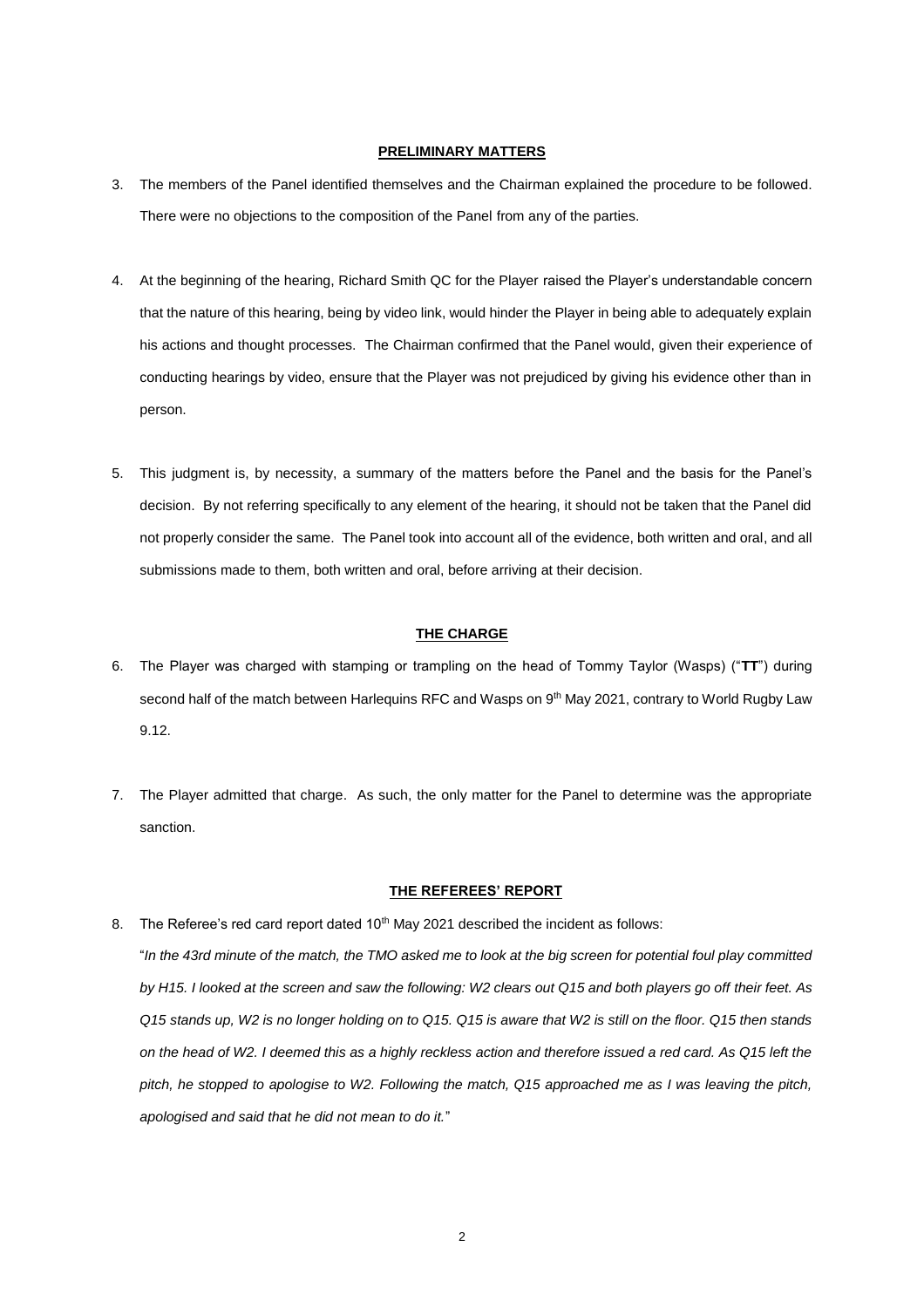9. References within the report to "*H15*" or "*Q15*" are references to the Player. References to "*W2*" are references to TT.

### **THE VIDEO FOOTAGE**

- 10. The video footage provided was extensive. It showed the incident from a number of different angles. The Panel watched the video prior to the hearing, during the hearing (with the benefit of Richard smith QC and the Player commented on it at length) and during deliberations. The Panel watched the video footage at various different speeds.
- 11. In simple terms, the video footage showed the Player being cleared out from a ruck by TT. Having moved the Player away from the ruck, TT held onto the Player's upper body, arm and left leg. As TT was releasing the Player, the Player can be seen to remove his right foot, raise it so that his knee was at around 90 degrees and then move his right foot towards the floor, making contact with TT's face/head. The Player carries out a 'hopping' movement immediately after making contact with TT's face/head and fell backwards, landing on TT and then on the ground.
- 12. The video also shows the Player apologising to TT as he leaves the pitch (after the red card has been issued).

### **MEDICAL EVIDENCE**

- 13. The letter from Ali James (Head of Medical Services, Wasps) confirms that:
	- a. TT was attended to on the field of play;
	- b. On examination TT reported that an opposition player had stood on his head. He had a small laceration on his forehead. This was initially managed effectively with gauze and strapping;
	- c. TT did not display any concussive symptoms and the bleeding was quickly controlled with the measures mentioned previously to permit returning to play;
	- d. Following the game, the wound was checked, stabilised with steristrips only;
	- e. The player has been checked today and has reported that the wound remains well controlled and has no further issues have arisen since the incident.

### **THE PLAYER'S EVIDENCE**

- 14. The Player gave evidence concerning the incident in the main by answering questions put to him by Richard Smith QC and then by members of the Panel.
- 15. The Player talked the Panel through the incident by reference to the video footage, taken frame by frame. He explained that he was 35 years old and had been a professional rugby player since he was 18, spending his entire career to date at Harlequins. He has played 351 games for Harlequins and won 72 caps for England.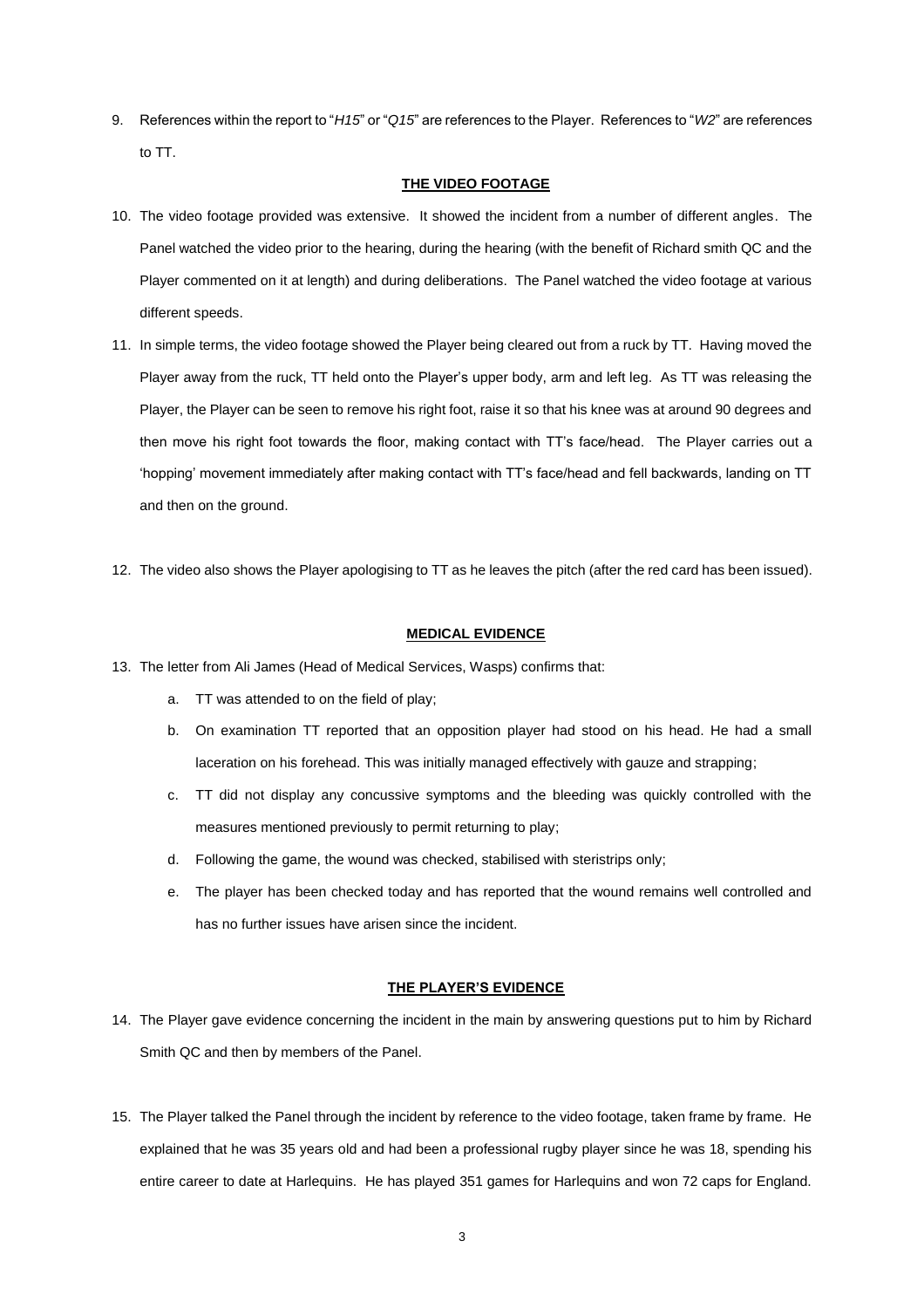He described his approach to the game as hard, tough and physical but never overstepping the mark and always being respectful to opponents.

- 16. He was clear that this was not a deliberate act and that the thought of stamping on another player's head had never entered his mind, whether on this occasion or throughout his career. The Player explained that he knew TT from England camps and got on well with him. There was absolutely no bad feeling between the two men.
- 17. The Player described what he was trying to do during the incident. He explained that he was trying to return to the game as quickly as possible, something that his club constantly encourages and expects, particularly given that his team were defending their own try line at the time. He attempted to avoid falling to the ground to maximise the chances of him returning to the game as quickly as possible. He was being held by TT on his upper body and on his left leg. As he tried to go back into the game, he became unbalanced and when he placed his right leg on the ground, he felt immediately that he had made contact with something other than the ground (namely, TT's head/face) and attempted to remove all weight and force from his right leg by hopping. This action caused him to fall onto the ground but was intended to avoid putting any force through his right leg. The Player denied that TT's actions had caused him to become frustrated and to lash out in any way.
- 18. When asked about the unnatural looking placement of his right leg (i.e. towards TT rather than to the Player's right) the Player explained that as he was unbalanced, he was simply attempting to correct his balance and stop himself leaning (and possibly falling) to the left. He maintained that he was focussed on the game and not on TT and that as soon as he was aware of making contact with TT, he attempted to take all weight or force out of his right leg.
- 19. The Player confirmed that when he got to his feet, he turned around to check how TT was and did not return to the game until a physio attended TT on the pitch. After receiving the red card, the Player felt that it was important to speak to TT and apologise for what was an accident in his view.

### **SUBMISSIONS ON BEHALF OF THE PLAYER**

### (A) ENTRY POINT

- 20. In his written submissions, Richard Smith QC made the following points:
	- a. the conduct might more appropriately be described as an act of trampling rather than a stamp;
	- b. the Player's actions were not deliberate. He accepts by his plea that the placing of the foot onto the opposing player was reckless, having regard to his appreciation of where that player was on the floor;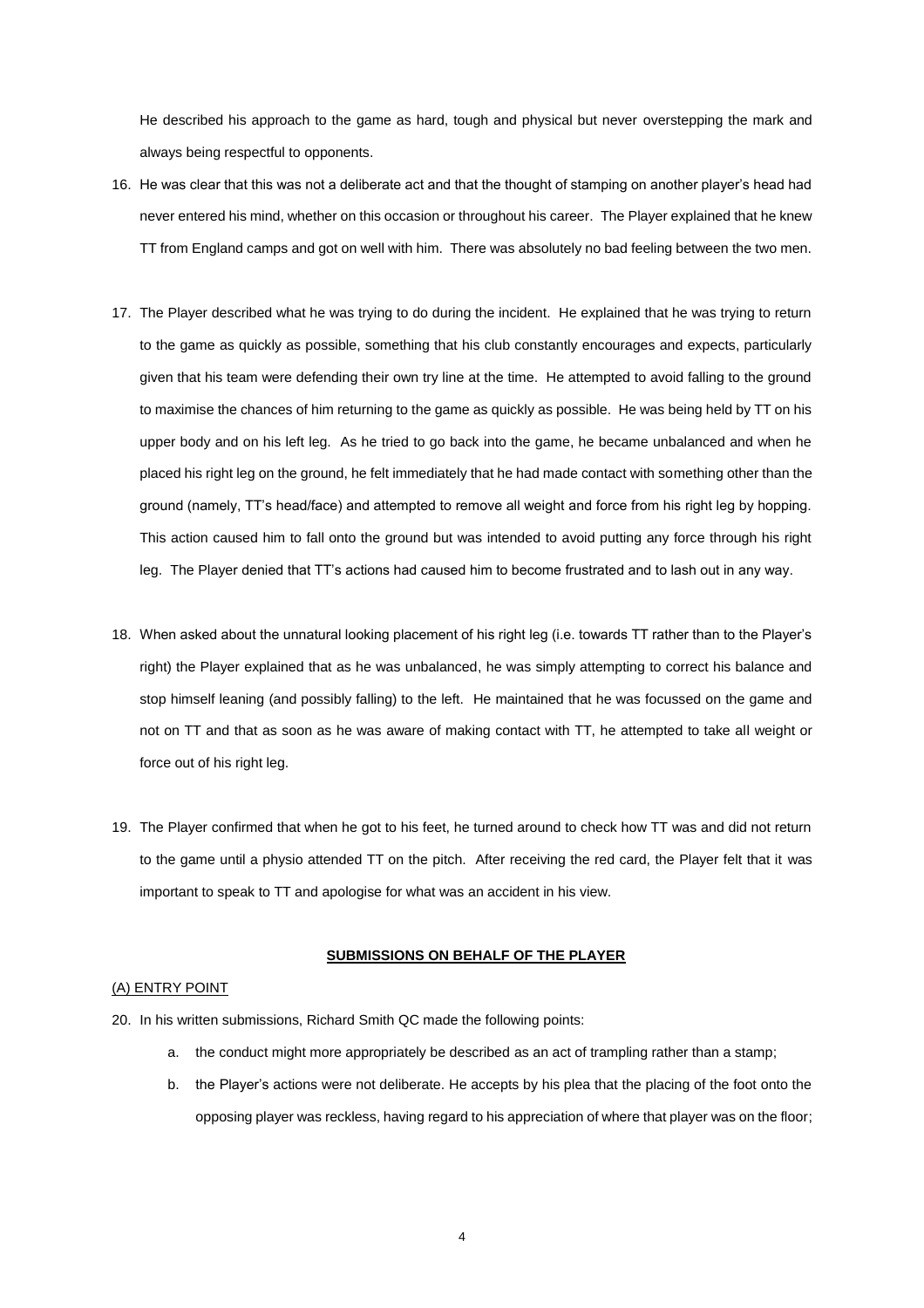- c. the key issue in deciding whether there needs to be any elevation in seriousness from that mandatory entry point, is a consideration as to whether the actions of the Player were *deliberate* or (as is the Player's case), *reckless*;
- d. that if the Panel were satisfied to the requisite standard of proof that (contrary to his evidence and submissions) the Player's actions were deliberate, then the Panel would be correct to categorise the seriousness of the offending as a Top End entry point. Similarly, the Player submits that if the Panel were not so satisfied, and the case were to be sanctioned on the basis of a reckless act, in such circumstances the appropriate entry point would be one of Mid-Range. The factors supporting a Midrange entry point are:
	- i. the gravity and nature of the Player's actions were not an extreme or grave example of foul play of this kind. The Panel will have regard to the fact that the foul play includes contact with the head is *already* recognised in the requirement that a Mid-Range entry point is applied;
	- ii. the Player did not act under provocation, in self-defence or in retaliation. The fact that Wasps 2 was taking hold of the Player's leg is relevant to the understanding of the facts that led to the incident;
	- iii. in respect of the effect on the opposing player, the Panel have the benefit of correspondence from Wasps RFC which confirms that TT was fit to continue to play and has suffered no ill effects of the contact beyond the application of steri-strips to the (minor) laceration;
	- iv. TT was vulnerable by reason of his position on the floor. However, by the nature of the offence (namely stamping/trampling) the opposing player will necessarily usually, if not always, be in such a position of vulnerability. Accordingly, it will be submitted that this factor adds little informative weight in the circumstances of this particular case and offending;
	- v. the Player was the sole participant in the offence and his offending conduct was completed; and
	- vi. there are no other relevant features connected to the offending.
- e. the Player's own account of that which he did and intended is central to the Panel's deliberations and conclusions. If what the Player says about his actions is, or may be right, then the Panel would be wrong to conclude other than that the foul play was reckless. The Panel would have to reject the Player's account as untruthful to be satisfied that the conduct was deliberate;
- f. the video footage is not of a kind to render the Player's account of his actions unquestionably incredible and unworthy of belief. The Player's account of where he was looking, his eagerness to return to the defensive line, and his collapse onto the opposing player when he appreciated where he had unintentionally placed his foot, are relevant considerations in this regard;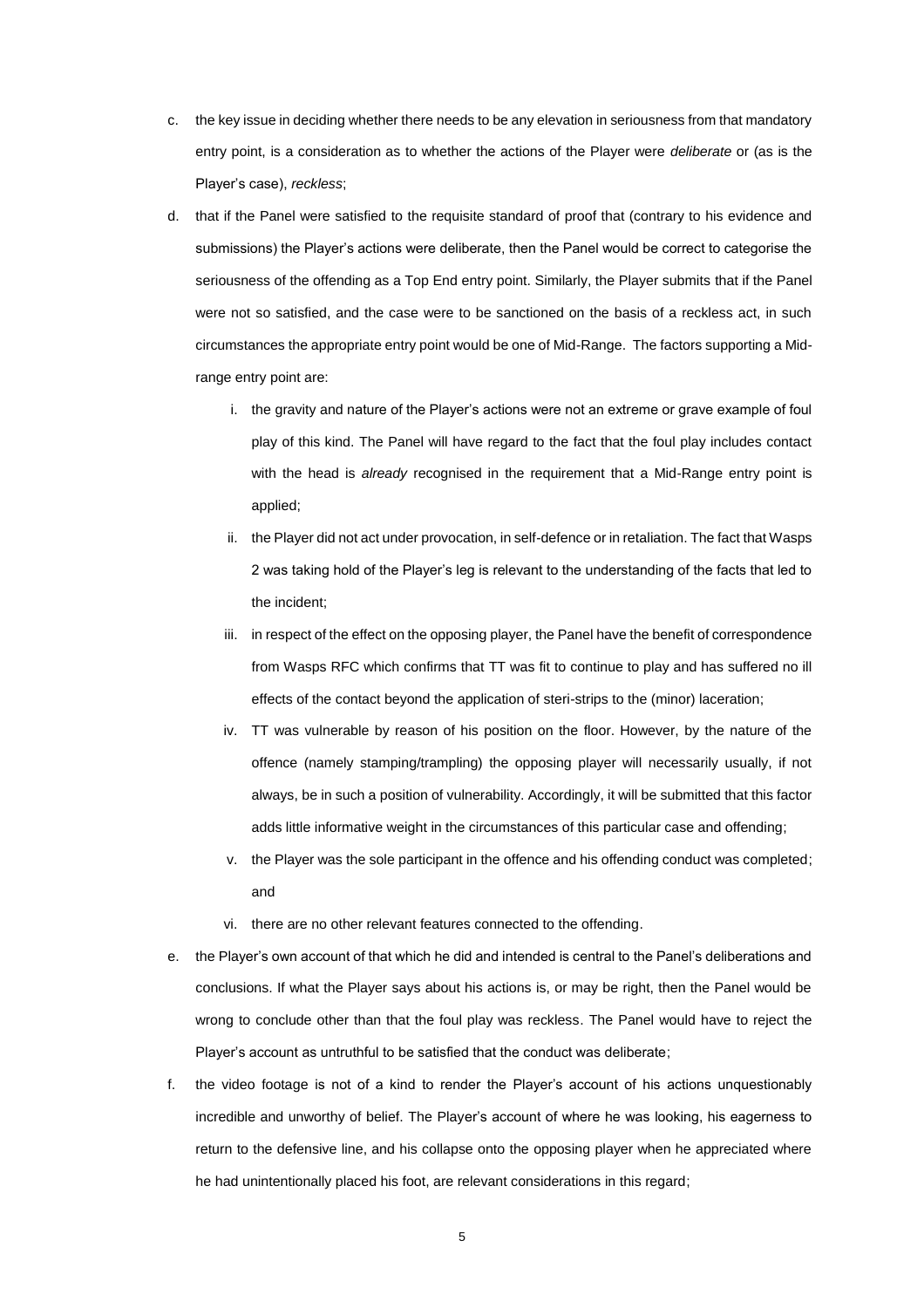- g. the Player's reactions of apology can properly be said to be inconsistent with an act intended to cause harmful contact;
- h. the Panel should also have careful regard to the Player's character in assessing his credibility as a witness;
- i. the Panel should have in mind that where a man has played over 350 games at Club level and appeared many times for his country without offending in a similar way (or in any way that required the imposition of a red card), proper account should be had to the proper inference that it less likely that the Player would offend in the way now alleged against him; and
- j. the Player's (exemplary) character is of a kind that requires the Panel to have full and proper regard to the Player's integrity and honesty when judging his account of his intent on this occasion.
- 21. Richard Smith QC reinforced the above points in oral submissions to the Panel. He observed that the key issue for the Panel to determine was whether the act was deliberate. To find that it was, he asserted, would be to reject the evidence of the Player despite his character, reputation and previously unblemished disciplinary record. Further, it was submitted that the video footage does not present a sufficiently different picture of what occurred so that the Panel ought to conclude that the Player's version of events cannot be sustained in light of the video. Whilst TT holding on to the Player is a relevant factor in the incident, Richard Smith QC submitted that this was a relatively minor form of interference with a player at the breakdown and given the Player's vast experience of such situations over his career, not likely to create the type of frustration necessary to cause a deliberate stamp to the head.
- 22. It was again submitted that if this was not found to be a deliberate act, there was nothing to lead the Panel to properly view this as suitable for a Top-end entry point.

### (B) MITIGATION

- 23. In respect of mitigation, Richard Smith QC made the following points in his written and oral submissions:
	- a. the Player is entitled to the maximum credit for mitigation available to him, namely a reduction of 50% from the entry point;
	- b. the Player indicated and entered his plea at the first opportunity;
	- c. the Player has a clean disciplinary history. His character is spoken of in the references provided to the Panel; and
	- d. the Player is remorseful. The Player even apologised on the field of play.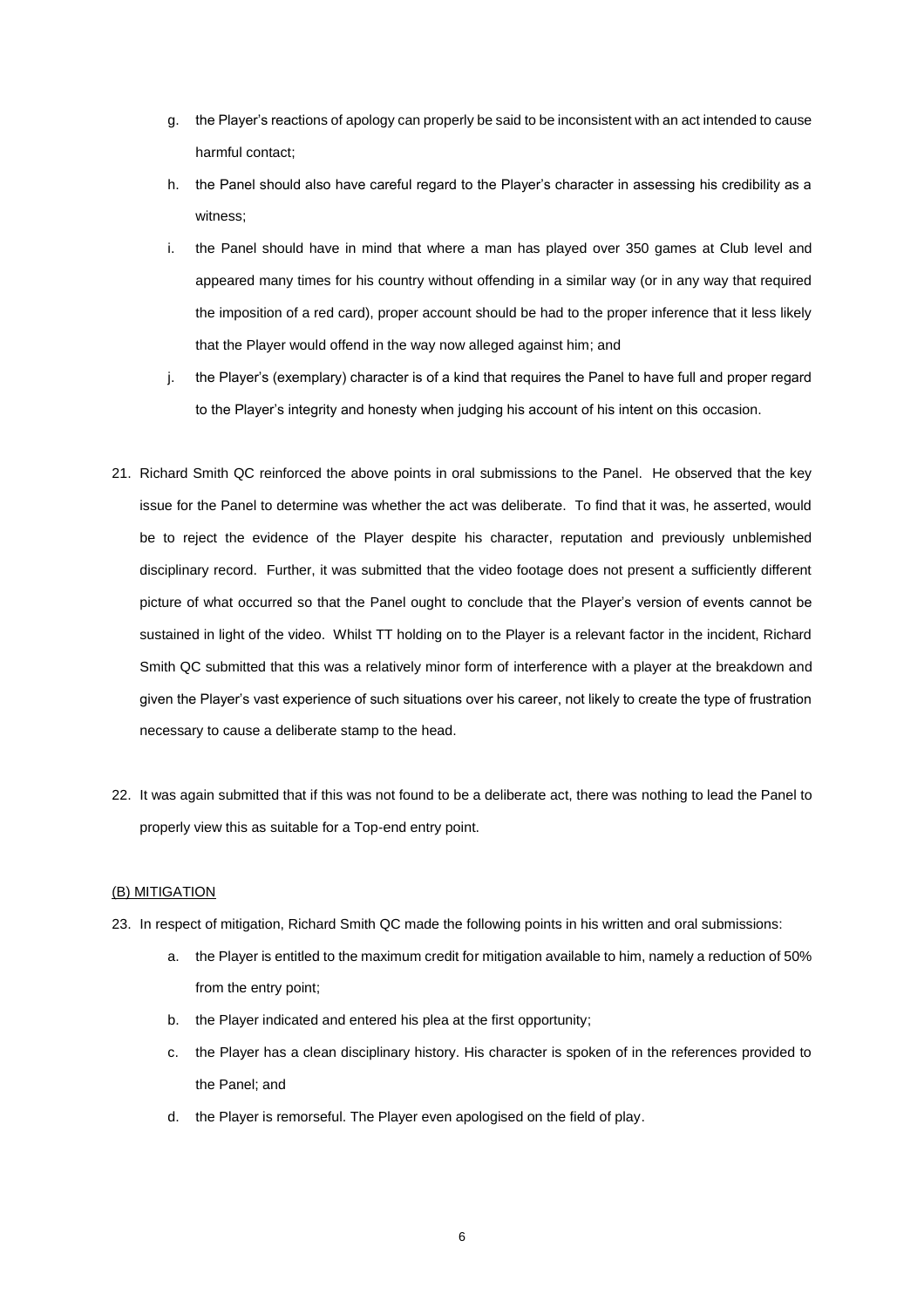24. Mr Smith QC understandably relied heavily on the Player's previous unblemished disciplinary record and his positive reputation within the rugby world as evidenced by the letters from Nick Evans, John Kingston, Andy Friend and Stuart Lancaster.

### **SUBMISSIONS ON BEHALF OF THE RFU**

- 25. The RFU, represented by Angus Hetherington, provided written submissions in advance of the hearing and supplemented those submissions orally at the hearing.
- 26. The RFU's written submissions made the following points (references to "*Michael*" are references to the Player and "*W2*" to TT):
	- a. when considering all of the features under 19.11.8, the offence is open to a top end entry point if the Panel decide that this was an intentional act to stamp;
	- b. the video evidence demonstrates that the Michael would have had an awareness of the body position of W2 having been involved with a wrestle to free himself from W2. The video further demonstrates that Michael looks down at W2 on a couple of occasions before the incident, which would have increased his awareness of W2's body position;
	- c. Having freed himself from W2, Michael stands up on his left leg. He appears balanced before moving his right leg back and behind his left leg and stamps/tramples on the head of W2;
	- d. the video evidence appears to demonstrate that Michael would have had an awareness of the body position, and therefore his likely head location, of W2 and that whilst balanced on his left leg, makes an unnatural movement with his right leg and stamps/tramples on head of W2. It was possible for Michael to simple move to his right leg away from W2 but the video appears to show that he chose the intentional act of standing back and across with his right leg before making contact with the head of W2. It was entirely foreseeable/inevitable that his foot would make contact with W2 head;
	- e. The gravity and nature of the Player's actions are serious, though it is accepted there may be worse examples of foul play of this kind. There is firm pressure applied to W2's head;
	- f. the actions could be said to be in retaliation to or provocation because of the actions of W2. However, the severity of the response is clearly not justified by any provocation that may have been present;
	- g. the victim player was clearly vulnerable.
- 27. Quite properly, Mr Hetherington observed that the above submissions were made without the benefit of the Player's evidence or any explanation on behalf of the Player.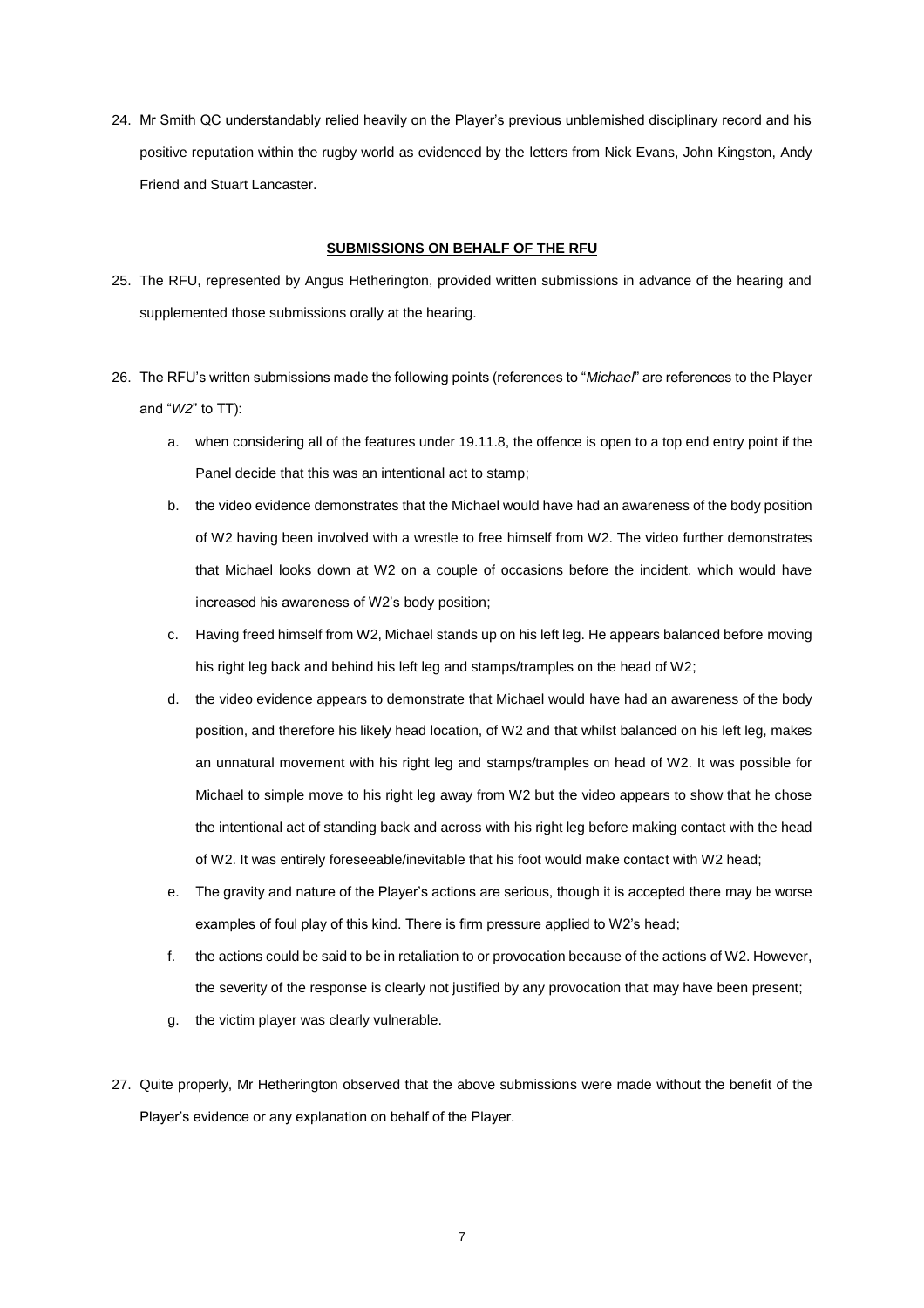28. In his oral submissions, Mr Hetherington submitted that the key question of fact for the Panel was whether the Player was unbalanced immediately before his foot made contact with TT's head. If he was, this supported a finding of a reckless act, if he was not, this was more indicative of a deliberate act. Mr Hetherington also contended that even if the Panel concluded that the incident was a reckless rather than a deliberate act, a mid-range entry point was not automatic and a Top-end entry point might be appropriate given the seriousness of the incident.

#### **CONCLUSIONS &**

#### **DECISION OF THE PANEL**

- 29. Whilst the manner in which someone gives evidence, particularly via video link, is not always a good indication of the substance or veracity of the evidence itself, in this instance the Player came across as honest and straightforward, genuinely contrite, and upset by the incident and in having to engage with the disciplinary process for the first time in his career.
- 30. The Panel were unanimous that this was a reckless rather than a deliberate act. It was, despite the submissions from Mr Smith QC, a stamp rather than a trample in circumstances where the motion of the Player's right boot was down onto the face/head of TT. The video footage, at first blush and at full speed, was consistent with a deliberate act (the Player's right foot coming down in what might be thought to be an unnatural manner) but when the footage was viewed numerous times, at various speeds and with careful analysis, it showed the following:
	- a. the Player was being held by TT right up until the moment before contact is made between the Player's right foot and TT's face/head;
	- b. the Player's upper body is leaning to the left throughout the build up the incident itself and, as such, this is consistent with the Player feeling unbalanced at the time;
	- c. the Player's main focus throughout the incident was the game rather than TT;
	- d. as the Player raises his right foot and then brings it down onto TT, he is not looking at TT but is looking straight ahead at the game. He looks down at TT after he has made contact;
	- e. as soon as the Player's right foot makes contact with TT, the Player performs an unusual hopping motion so as to lift his body weight off his right foot. This movement is sufficiently strong to cause him to fall over; and
	- f. The Player's right foot does not continue down to the ground after striking TT which might be expected were this a deliberate stamp.
- 31. All of the above is consistent with an inadvertent stamp.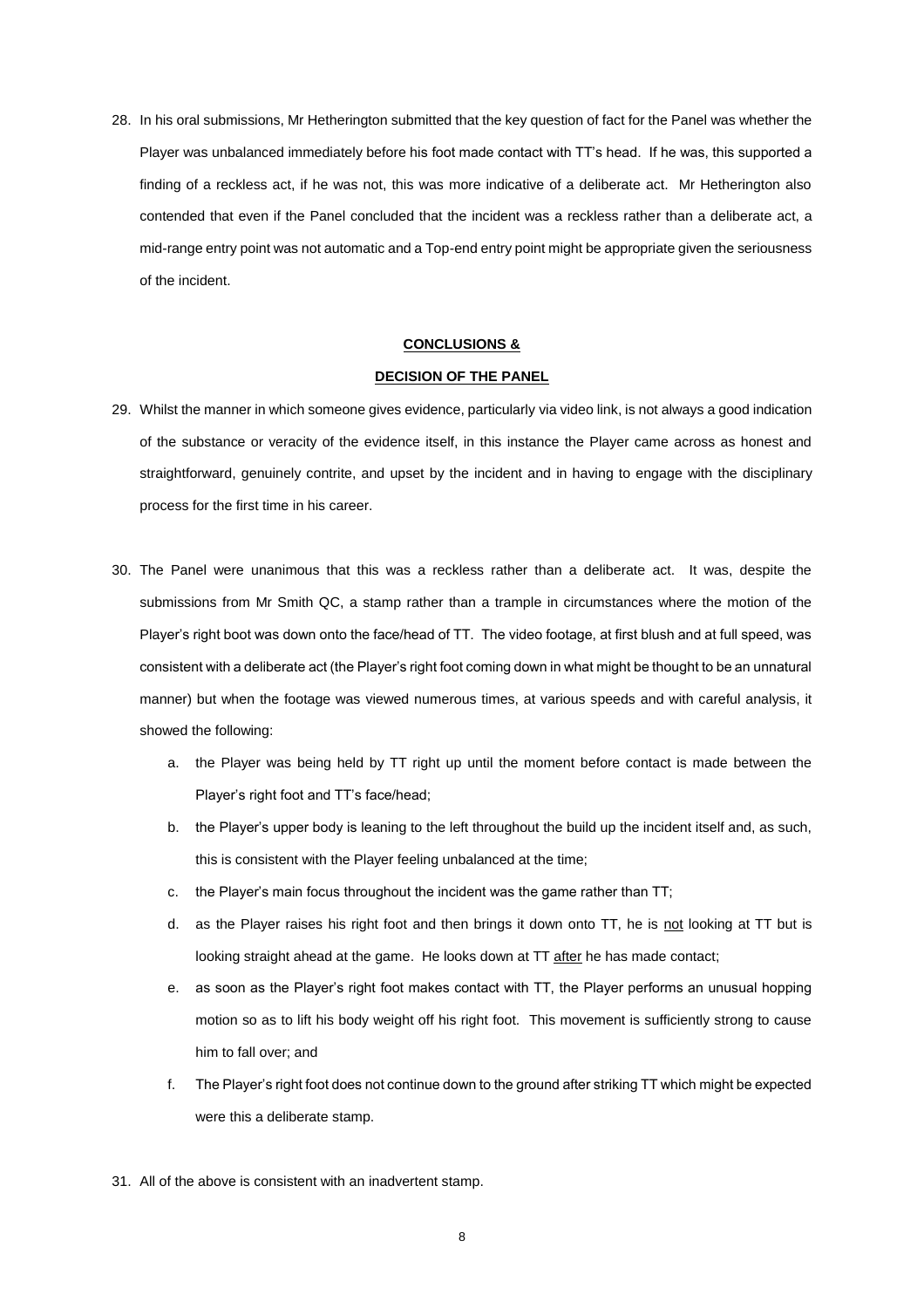- 32. In addition, the Player's evidence was credible and persuasive. He described the incident and was clear that he never intended to stamp on TT but was unbalanced and struck TT accidentally whilst trying to return to the game having been cleared out of the previous ruck.
- 33. Further, but of less significance, the Panel took into account that the injury suffered by TT was relatively minor (a laceration which could be treated with steristrips rather than stitches) and the likely more severe injury that would be caused by a deliberate stamp in the circumstances.
- 34. Ultimately, the video footage was not conclusive of a deliberate stamp. The Panel had to determine whether the Player was giving dishonest evidence when he consistently asserted that this was not a deliberate act. The Panel did not consider that there was any basis to disbelieve the Player. His evidence, his actions immediately after the incident and his obvious and immediate remorse upon receiving the red card are consistent with this being inadvertent. Whilst the Player's previous disciplinary record was of very limited relevance to whether he committed a deliberate act, the Panel accepted the submissions that a player with no previous disciplinary matters in a long career might be thought to be less likely to commit a deliberate act of foul play. However, this was not a determinative factor in the Panel's decision.
- 35. Having concluded that the incident was reckless rather than deliberate, the Panel then had to decide the appropriate entry point for the offence, having regard to the factors at Regulation 19.11.8. Having reviewed the features of the offence, the Panel arrived at a majority decision that the offence merited a Top-end entry point. The factors which the majority of the Panel considered made this offence suitable for a Top-end entry point were:
	- a. the Player knew or should have known that his actions gave rise to an extremely high risk of foul play and of serious injury to TT. The Player was aware of TT's position on the ground and was, up until the point of his right foot making contact with TT, in contact with TT including the Player's left hand being on top of TT. As such, the Player must have known that TT's head was in close proximity to his feet;
	- b. the impact was the sole of the Player's studded boot onto the face/head of TT. Contact with TT's eye was avoided by a relatively narrow margin. As such, the risk of very serious injury from the incident is obvious;
	- c. the contact was not a glancing blow with a boot but was a substantial impact between the Player's boot and TT's face/head. Whilst the Player's actions in hopping undoubtedly reduced the nature of the impact, it remained substantial;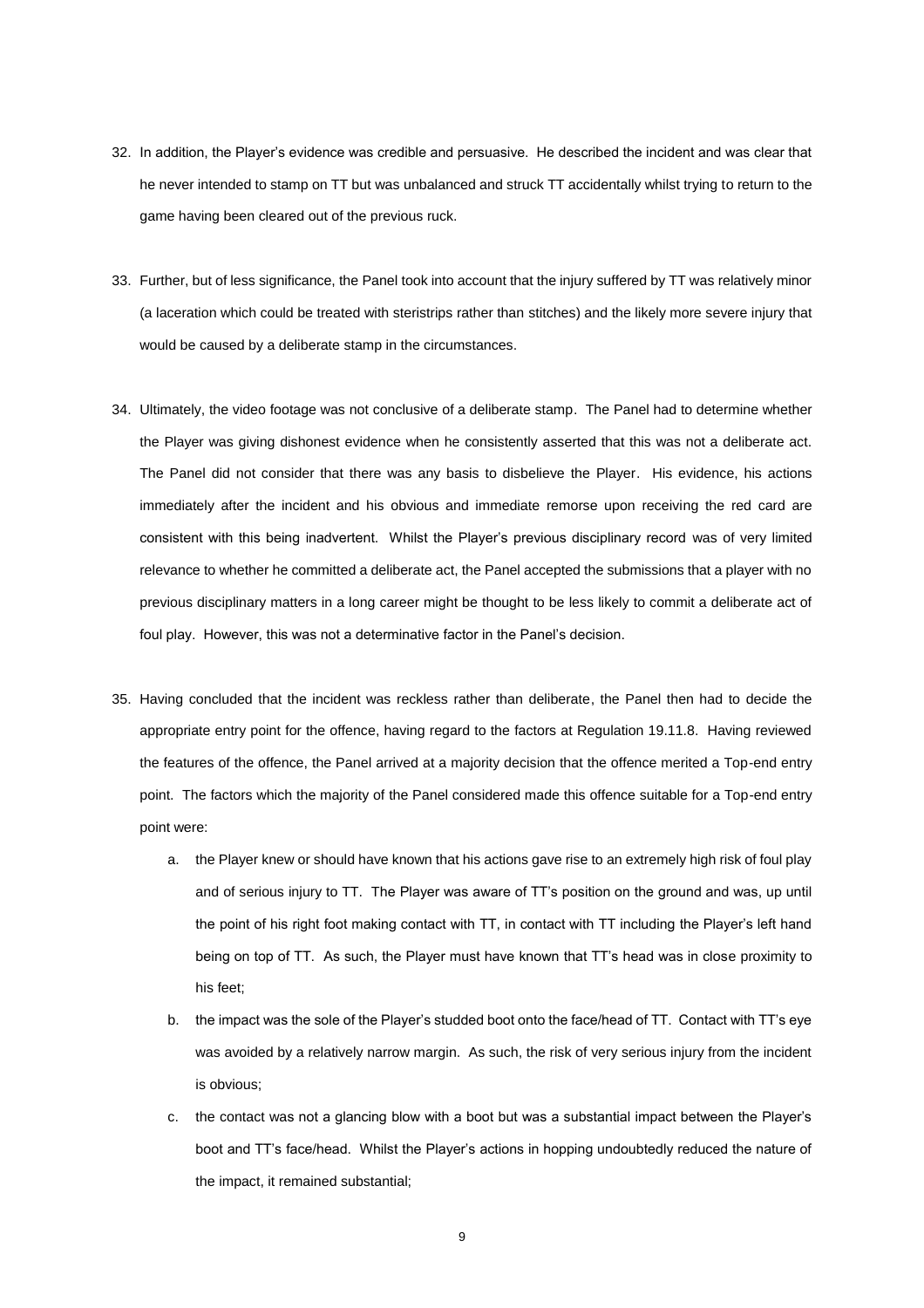- d. whilst TT was not seriously injured and is unlikely, so far as the Panel is aware, to miss any matches for Wasps, he still received a laceration to his head which required bandaging and steristrips. In short, he did not escape unscathed;
- e. TT was in an obviously vulnerable position and had no ability to protect himself from the Player's boot. Whilst Mr Smith QC sought to persuade the Panel that all victims of a stamp are in a vulnerable position by the nature of the offence, the Panel considered that TT's vulnerability was a relevant factor and had to be taken into account; and
- f. this was properly categorised as a "stamp" and not a trample. Given that the offence as charged can range from a trample at one end to a stamp at the other, this is plainly at the more serious end of the nature of offence as charged.
- 36. The Panel saw no basis for the entry point to be higher than the bottom of the Top-end, namely 12 weeks, and, as such, considered that a 12-week playing suspension was the appropriate entry point for this offence.
- 37. As for mitigation, the Panel were unanimous, and required little persuasion, that the Player's early admission of the charge, his obvious and genuine remorse (both at the time and during the hearing), his unblemished disciplinary record and the impeccable and impressive manner in which he conducted himself throughout the disciplinary process, including at the hearing, entitled him to the maximum mitigation of 50%, namely a reduced of 6 weeks from the starting point of 12.
- 38. As such, the Player received a 6-week playing suspension. This renders the Player unavailable for Harlequins final four domestic fixtures of this seasons (against Leicester Tigers (15.5.20201); Bath (29.5.2021); Sale (4.6.2021); and Newcastle Falcons (12.6.2021)). In addition, the Player will be unavailable for a further 2 meaningful fixtures, the precise details of which will have to be confirmed with the RFU as and when further fixtures are known.

### **COSTS**

39. The Player was ordered to pay costs in the sum of £500.

#### **RIGHT OF APPEAL**

40. Pursuant to regulation 19.12.9, the Player has a right of appeal against this decision, such appeal to be submitted in writing to the RFU Head of Discipline within 24 hours from the time this written judgment was sent to the Player.